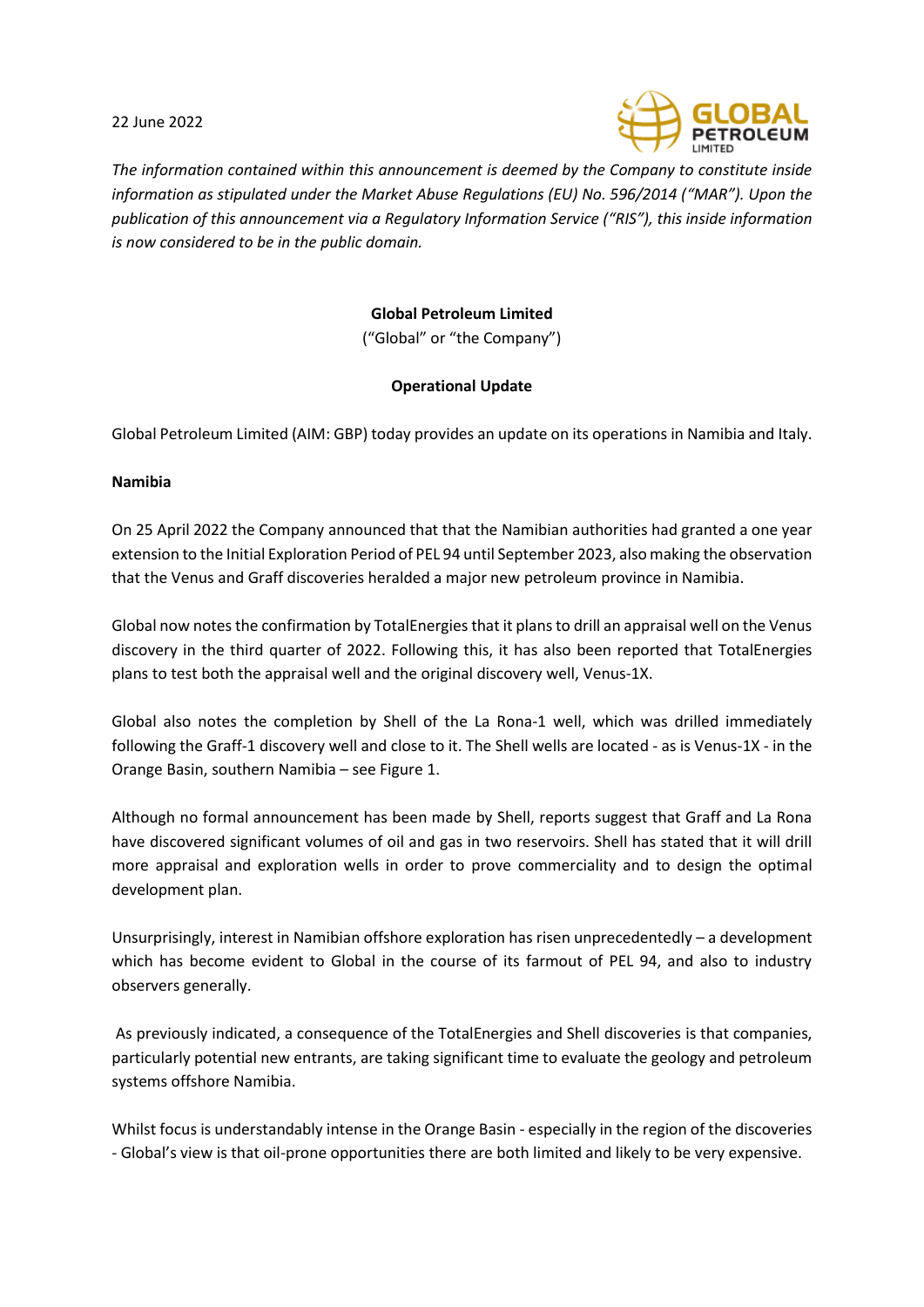The Company believes that the Walvis Basin, where PEL 94 is situated, also has the potential to be extremely successful, but has the advantage of much shallower water depths generally than the discoveries in the south.

Global believes that there is commonality of both source and reservoir between the two discoveries in the Orange Basin and PEL 94. A presentation given by Global at a recent industry workshop in Namibia, regarding mapping of the source rock and migration of oil and gas from it, was well received and has generated additional interest in the PEL 94 data room process.

## **Italy**

As previously announced by the Company, the 'Plan for Sustainable Energy Transition of Appropriate Areas' ("Plan") came into effect in Italy in February 2022.

Global and its advisers have subsequently undertaken a detailed study of the Plan, with particular reference to the Company's four exploration permit applications in the Southern Adriatic ("Applications").

A key structural component of the Plan is the provision that in future only exploration for gas (as opposed to oil) will be permitted in Italy, both onshore and offshore. With specific regard to the Applications, the Plan also provides that certain sections of the application areas as previously constituted are deemed to be excluded, a process referred to by the relevant authorities as "reperimeterisation" – see Figure 2.

Notwithstanding the Company's reservations as to the practicality of gas-only exploration  $-$  a reservation which Global believes is widely shared within the Energy Industry and beyond - the Company provided the Italian authorities technical evidence of the gas prospectivity within the reduced application areas, also thereby accepting the re-perimeterisation of those areas.

Having considered the communications from the Company as above, the Italian Ministry of Ecological Transition has now informed Global that the Company's exploration objectives in the Applications are in compliance with the provisions of the Plan, and that there is no impediment to the continuation of the process (towards eventual award of the exploration permits).

The Company has decided to continue the process accordingly, which it is advised will include, amongst other things, re-qualification in accordance with technical and financial criteria.

In so deciding, the Company notes that it had previously satisfied all of the then required legal and administrative procedures in connection with the Applications and subsequently won all legal cases brought by numerous parties in connection with the Applications, both at first instance and, latterly, in the European Court (see Global RNS of 14 January 2022) - the Company was also awarded costs in all cases.

However, the Company will continue to monitor both the evolving requirements of the application process and the wider legal and political environment in Italy. If the Company is both ultimately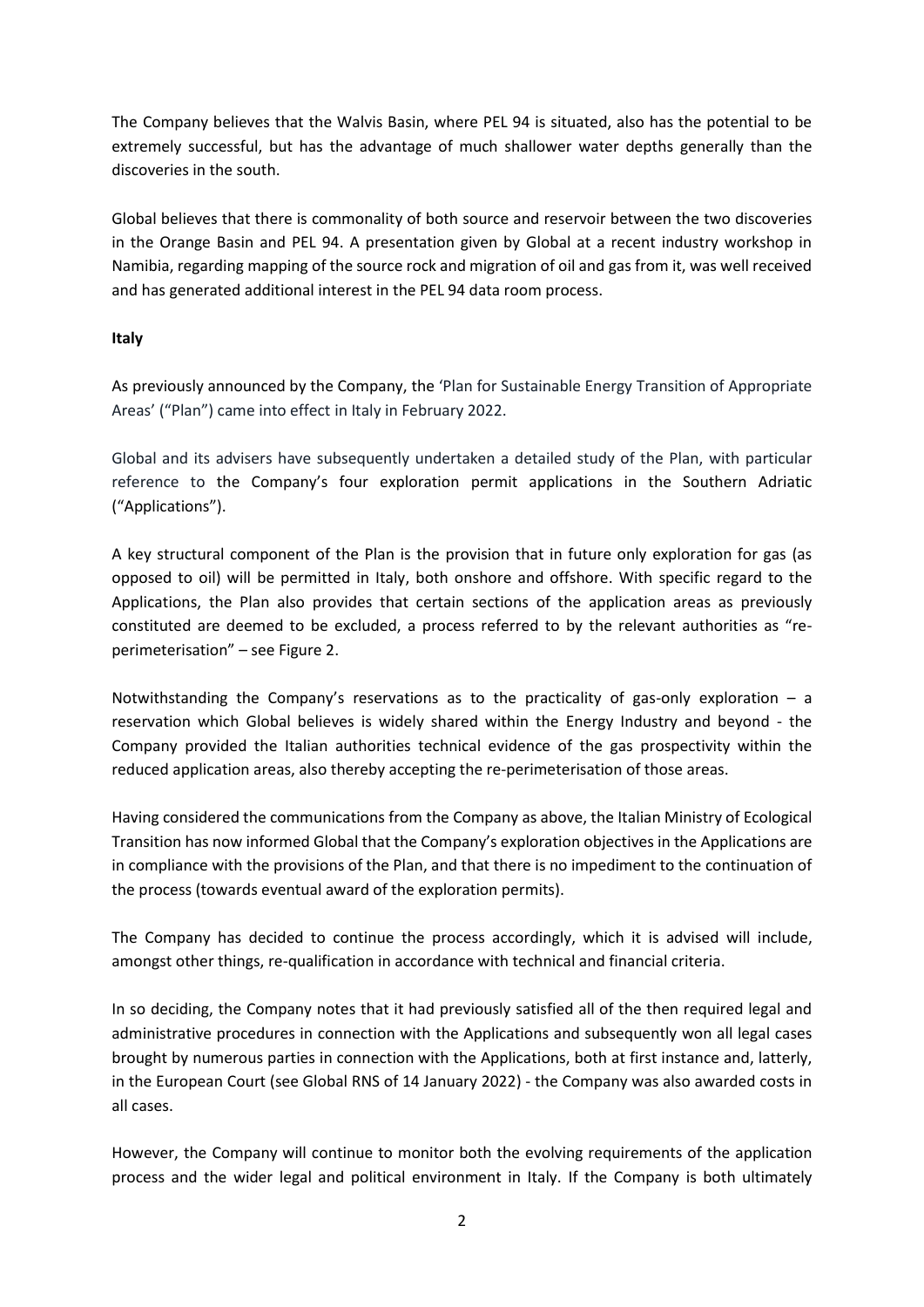successful, and then decides to accept award of exploration permits, it currently expects that it would seek a partner, prior to any such award.

## **Peter Hill, Global Petroleum's CEO, commented:**

"*Regarding Italy, our current thinking is that it is worth pressing on with the process, notwithstanding our reservations. Apart from the great amount time and effort which the team at Global have put into the applications over the years, plus the fact that we have won all of the legal cases brought against us, from a wider strategic perspective we note that since the substance of the Hydrocarbon Plan was finalised by the Italian Government in late 2021, the energy supply situation in Italy and in Europe generally has altered dramatically.*

*"In Namibia, although companies will naturally be looking first at the Orange Basin, we are encouraged by the quality of the parties who have shown interest in our farmout of PEL 94. Our analysis is that there are very few attractive, available blocks in the Orange Basin and there is great competition for them. We think that Global holds one of the most prospective blocks in the Namibian offshore for the reasons we set out in this Announcement, and we firmly believe that our patience will pay off."*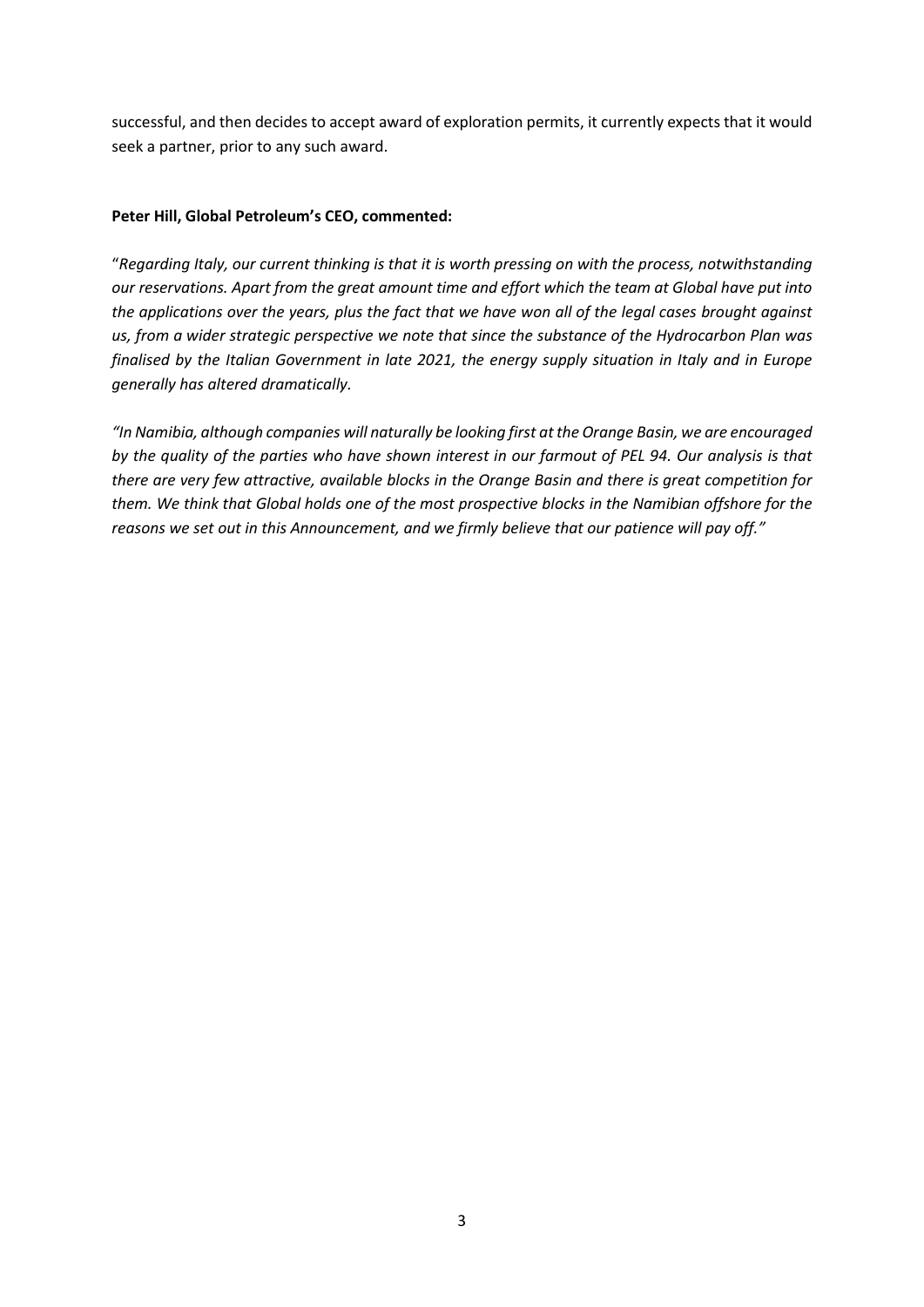

*Figure 1: PEL 94 (Block 2011A) and the wells Venus-1X (TotalEnergies) and Graff-1 (Shell)*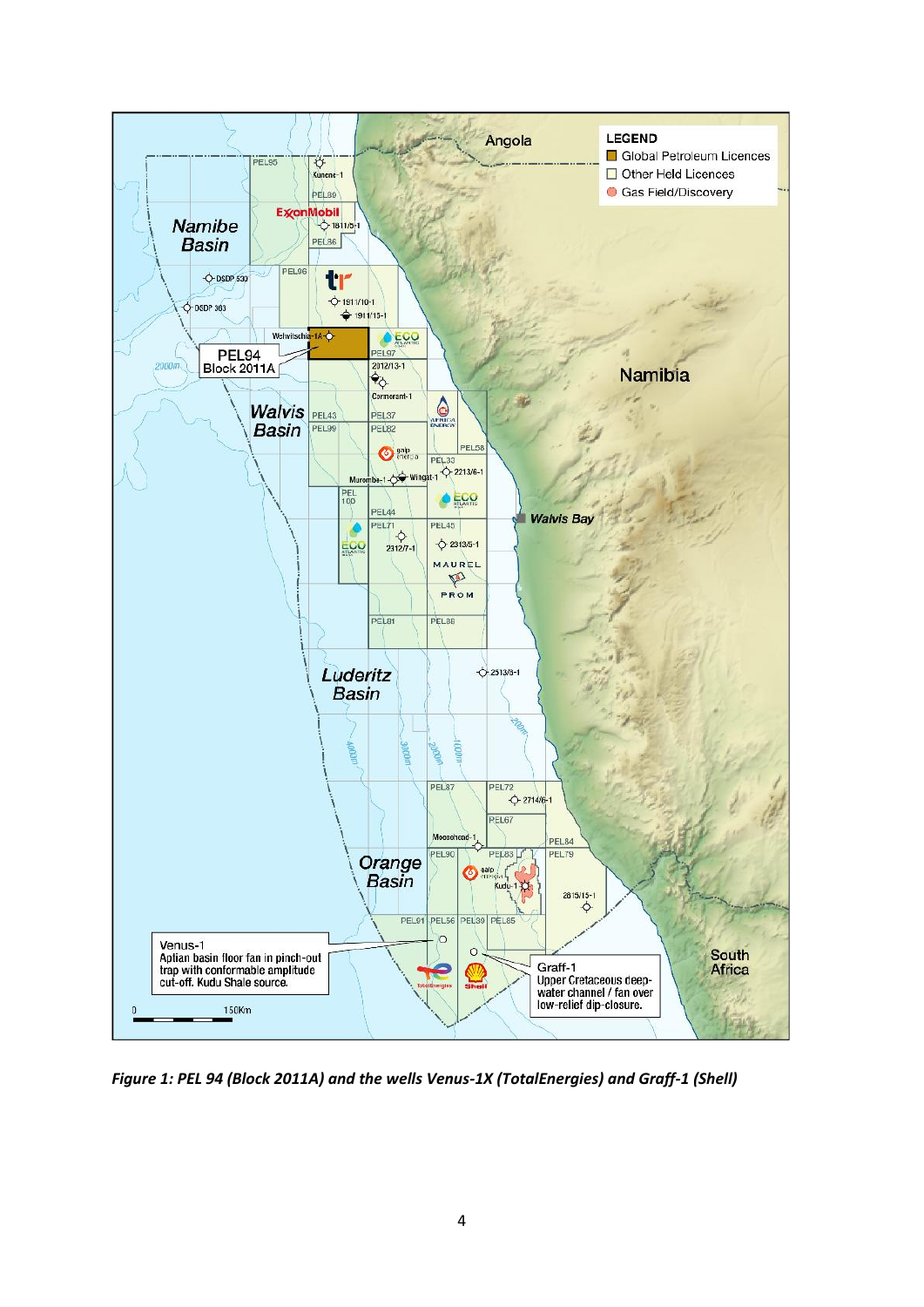

**Figure 2: Italian Exploration Permit Applications**